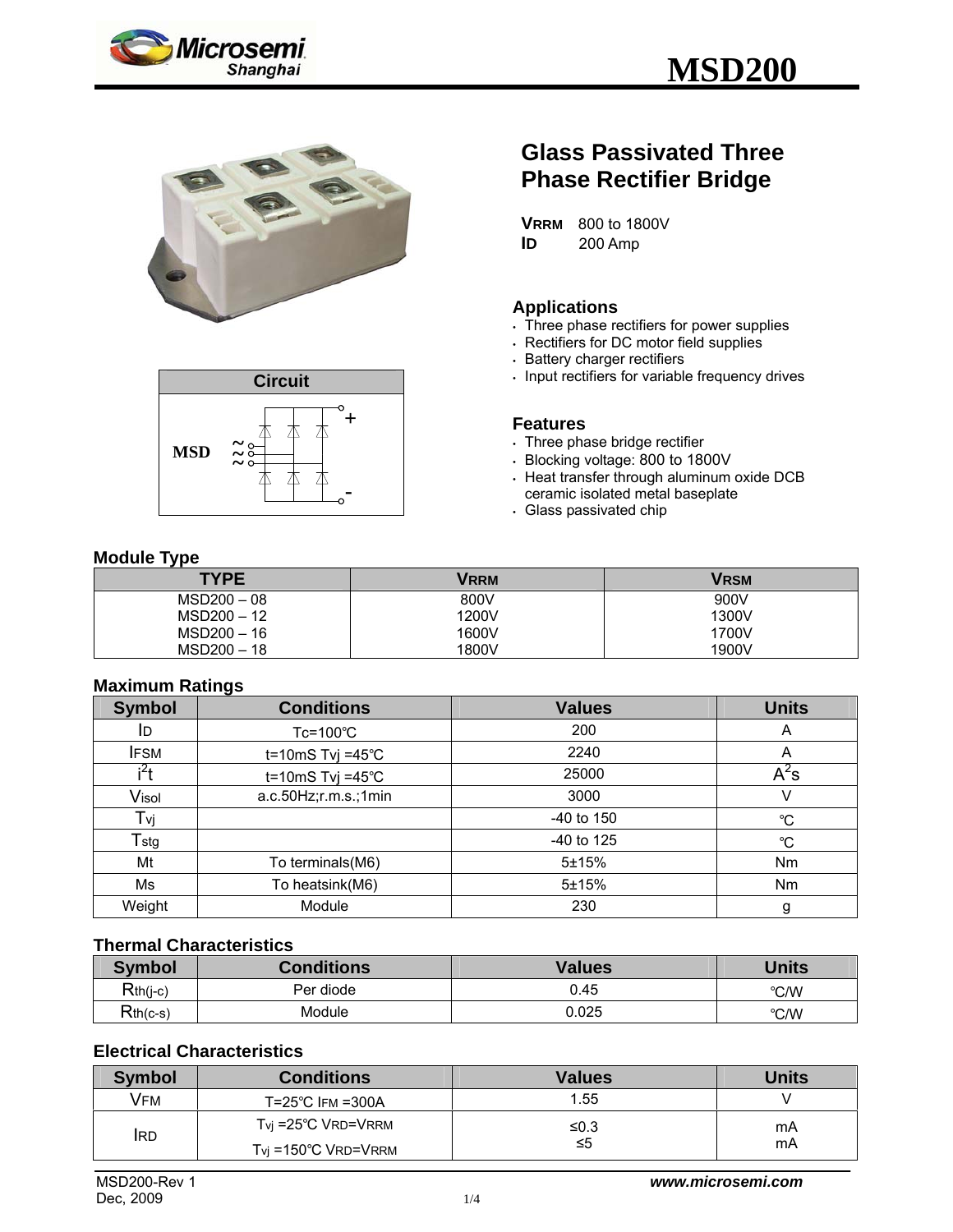

# **MSD200**

# **Performance Curves**



**Fig1. Forward Characteristics** 



**Fig3. Transient thermal impedance** 



**Fig5.Forward Current Derating Curve** 



**Fig2. Power dissipation**



**Fig4. Max Non-Repetitive Forward Surge Current**